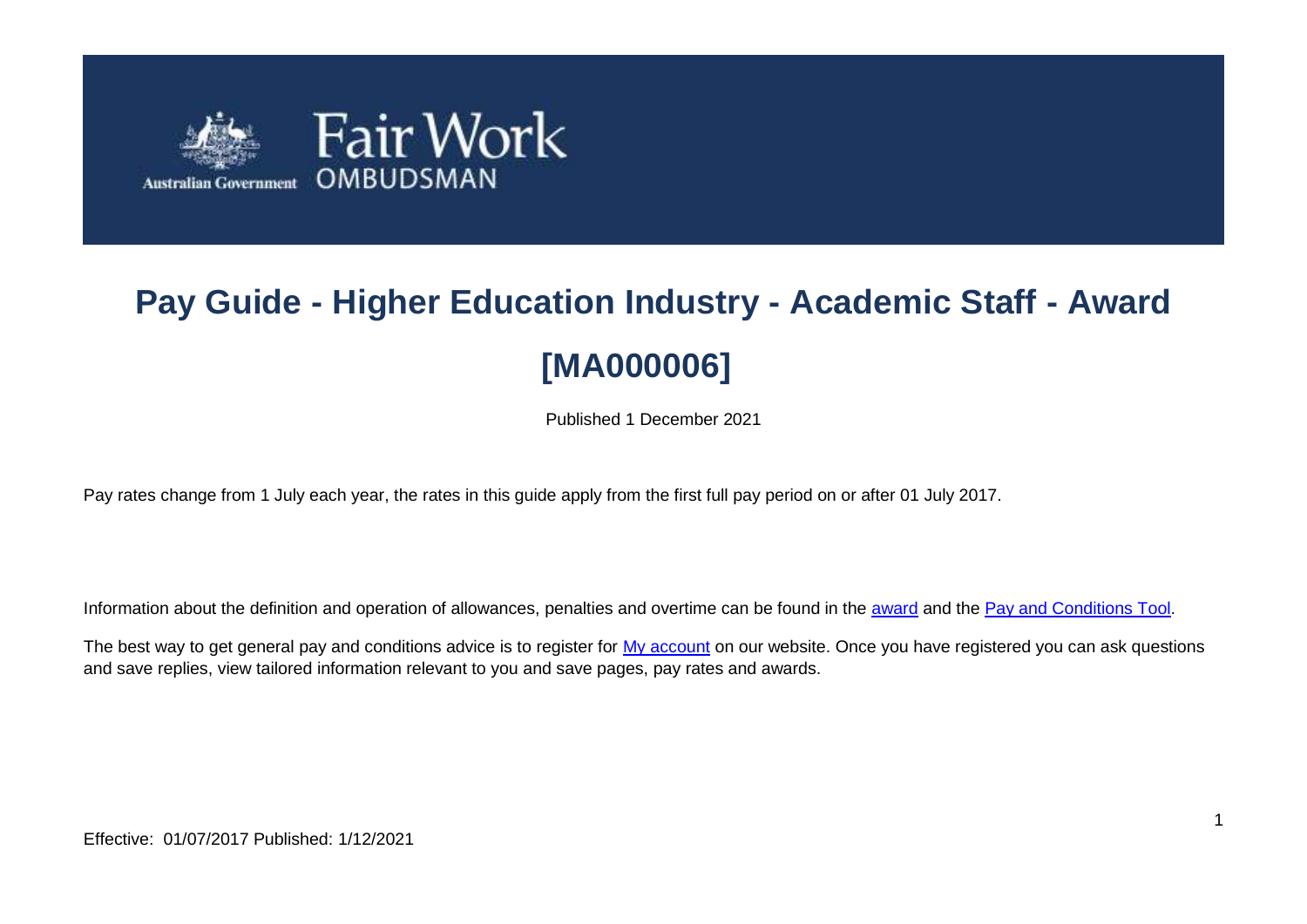## **Rates of pay Full -time & part -time**

| <b>Classification</b> | Hourly pay rate |
|-----------------------|-----------------|
| Level A1              | \$25.16         |
| Level A2              | \$26.17         |
| Level A3              | \$27.17         |
| Level A4              | \$28.12         |
| Level A5              | \$28.88         |
| Level A6              | \$29.70         |
| Level A7              | \$30.51         |
| Level A8              | \$31.33         |
| Level B1              | \$32.59         |
| Level B <sub>2</sub>  | \$33.54         |
| Level B3              | \$34.49         |
| Level B4              | \$35.43         |
| Level B5              | \$36.38         |
| Level B6              | \$37.32         |
| Level C1              | \$38.27         |
| Level C <sub>2</sub>  | \$39.21         |
| Level C3              | \$40.16         |
| Level C4              | \$41.10         |
| Level C5              | \$42.05         |
| Level C6              | \$43.00         |
| Level D1              | \$44.57         |
| Level D <sub>2</sub>  | \$45.83         |
| Level D3              | \$47.09         |
| Level D4              | \$48.35         |
| Level E               | \$55.29         |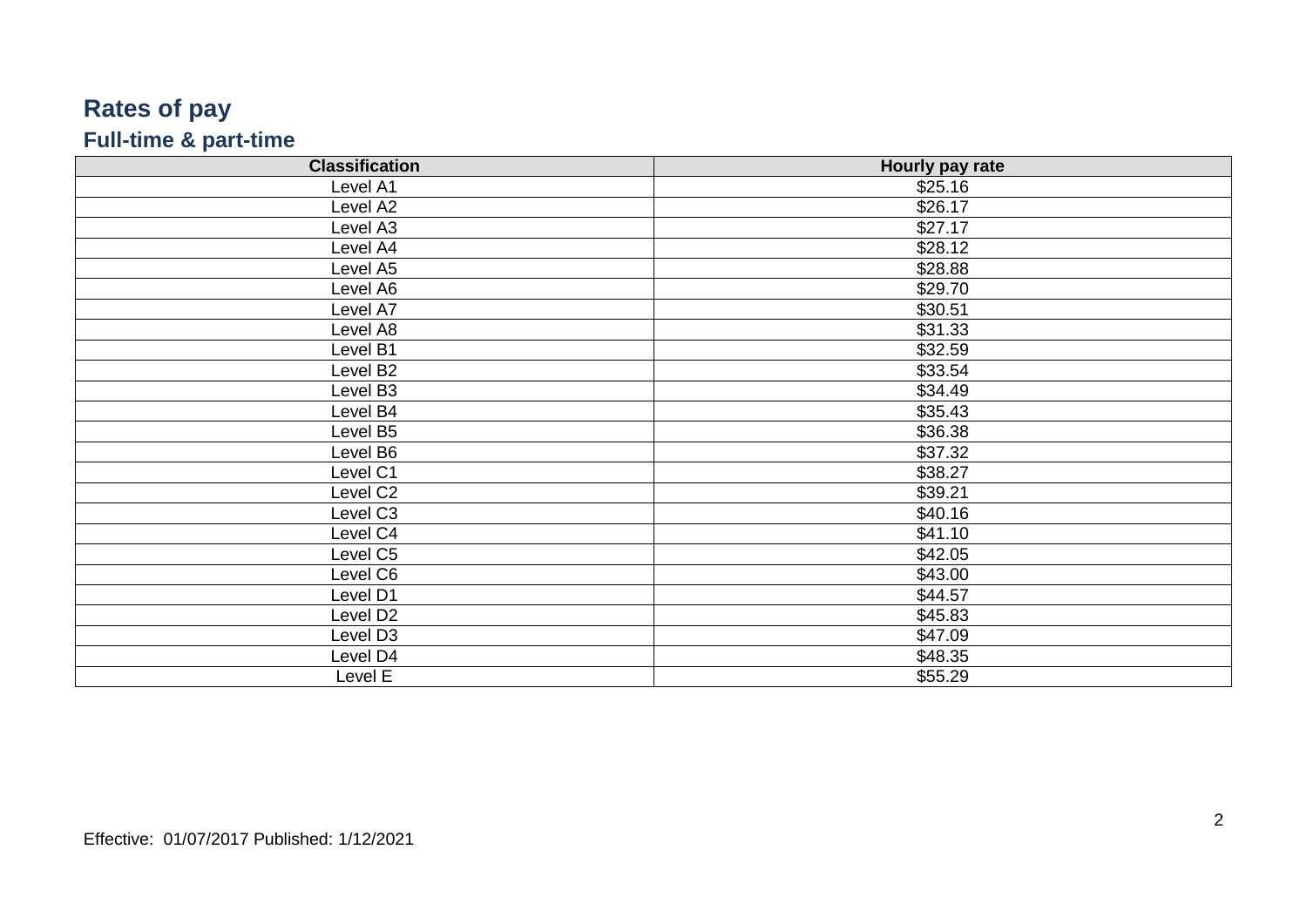### **Casual**

| <b>Stream</b>                                                                                                           | <b>Casual pay rate</b> |  |
|-------------------------------------------------------------------------------------------------------------------------|------------------------|--|
| Lecturing                                                                                                               |                        |  |
| Basic lecture (1 hour of delivery and 2 hours of associated working time)                                               | \$125.77               |  |
| Developed lecture (1 hour of delivery and 3 hours associated working time)                                              | \$167.72               |  |
| Specialised lecture (1 hour of delivery and 4 hours associated working time)                                            | \$209.64               |  |
| Repeat lecture (1 hour of delivery and 1 hour associated working time)                                                  | \$83.84                |  |
| <b>Tutoring</b>                                                                                                         |                        |  |
| Tutorial (1 hour of delivery and 2 hours associated working time)                                                       | \$98.14                |  |
| Repeat tutorial (1 hour of delivery and 1 hour associated working time)                                                 | \$65.41                |  |
| Tutorial (1 hour of delivery and 2 hours associated working time) (where academic holds Doctorate)                      | \$111.38               |  |
| Repeat tutorial (1 hour of delivery and 1 hour associated working time) (where academic holds Doctorate)                | \$74.23                |  |
| <b>Musical accompanying</b>                                                                                             |                        |  |
| Musical accompanying (1 hour of delivery and 1 hour preparation time)                                                   | \$65.41                |  |
| Musical accompanying (1 hour of delivery and 1 hour preparation time) (where academic holds Doctorate)                  | \$74.23                |  |
| Undergraduate clinical nurse education                                                                                  |                        |  |
| Little preparation required (1 hour of delivery and 0.5 hours associated working time)                                  | \$49.07                |  |
| Normal preparation time (1 hour of delivery and 1 hour associated working time)                                         | \$65.41                |  |
| Little preparation required (1 hour of delivery and 0.5 hours associated working time) (where academic holds Doctorate) | \$55.68                |  |
| Normal preparation time (1 hour of delivery and 1 hour associated working time) (where academic holds Doctorate)        | \$74.23                |  |
| <b>Marking rate</b>                                                                                                     |                        |  |
| Standard marking                                                                                                        | \$32.69                |  |
| Marking as a supervising examiner, or marking requiring a significant exercise of academic judgment appropriate to an   | \$41.93                |  |
| academic at level B status                                                                                              |                        |  |
| Standard marking (where academic holds Doctorate)                                                                       | \$37.13                |  |
| Marking as a supervising examiner, or marking requiring a significant exercise of academic judgment appropriate to an   | \$41.93                |  |
| academic at level B status (where academic holds Doctorate)                                                             |                        |  |
| Other required academic activity                                                                                        |                        |  |
| If academic does not hold doctoral qualification or perform full subject coordination duties                            | \$32.69                |  |
| If academic holds doctoral qualification or performs full subject coordination duties                                   | \$37.13                |  |